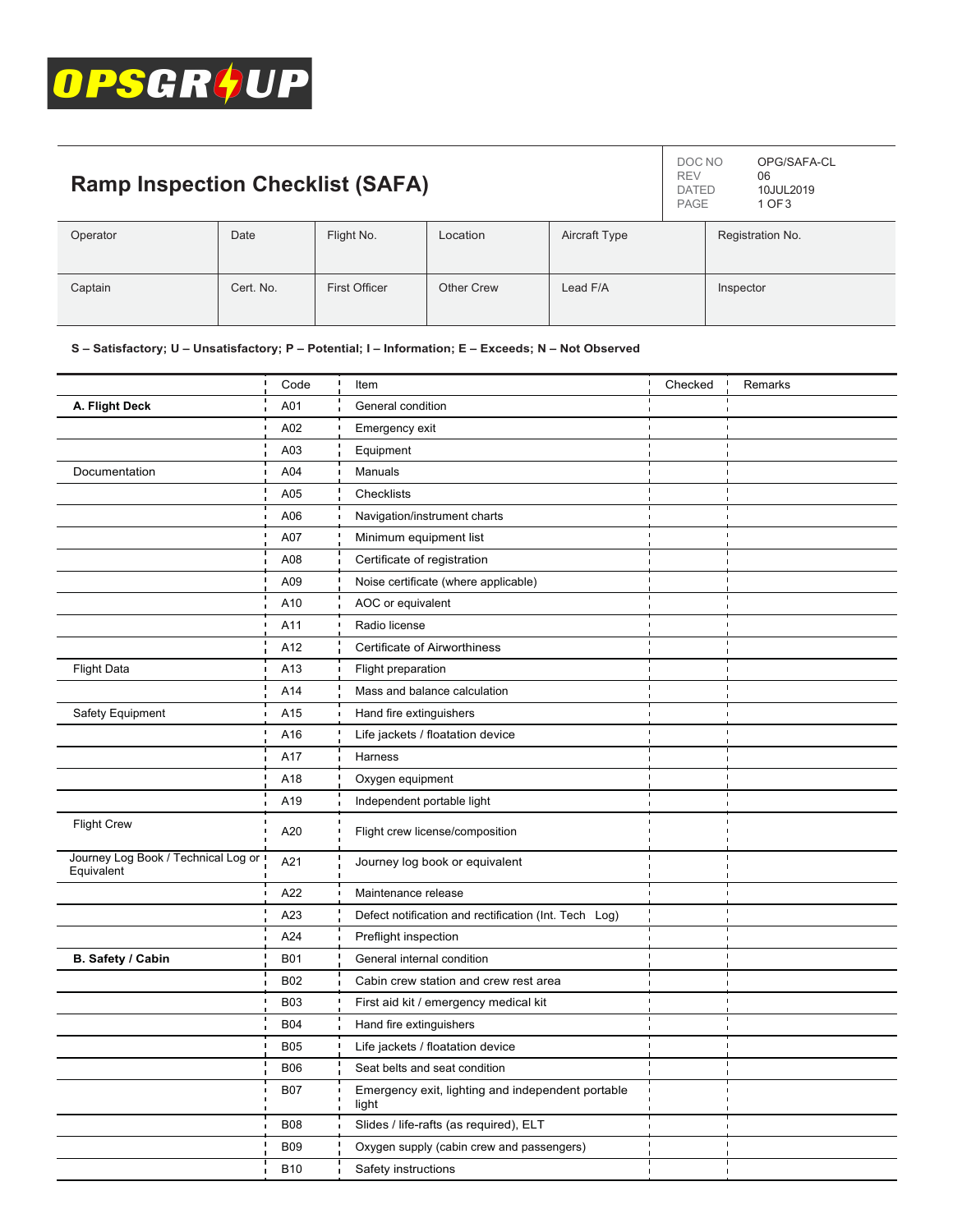

## **Ramp Inspection Checklist (SAFA)**

DOC NO DATED PAGE OPG/SAFA-CL 06 10JUL2019 2 OF 3

REV

|                              | Code            | Item                                        | Checked | Remarks |
|------------------------------|-----------------|---------------------------------------------|---------|---------|
|                              | <b>B11</b>      | Cabin crew members                          |         |         |
|                              | <b>B12</b>      | Access to emergency exits                   |         |         |
|                              | <b>B13</b>      | Safety of passenger baggage                 |         |         |
|                              | <b>B14</b>      | Seat capacity                               |         |         |
| <b>C. Aircraft Condition</b> | CO <sub>1</sub> | General external condition                  |         |         |
|                              | CO <sub>2</sub> | Doors and hatches                           |         |         |
|                              | C <sub>03</sub> | Flight controls                             |         |         |
|                              | CO <sub>4</sub> | Wheels, tyres and brakes                    |         |         |
|                              | C <sub>05</sub> | Undercarriage                               |         |         |
|                              | C <sub>06</sub> | Wheel well                                  |         |         |
|                              | CO <sub>7</sub> | Power plant and pylon                       |         |         |
|                              | C <sub>08</sub> | Fan blades / propellers, rotors (main/tail) |         |         |
|                              | CO9             | Obvious repair                              |         |         |
|                              | C <sub>10</sub> | Obvious un-repaired damage                  |         |         |
|                              | C <sub>11</sub> | Leakage                                     |         |         |
| D. Cargo                     | D <sub>01</sub> | General condition of cargo compartment      |         |         |
|                              | D <sub>02</sub> | Dangerous goods                             |         |         |
|                              | D <sub>03</sub> | Cargo stowage                               |         |         |
| E. General                   | E01             | General                                     |         |         |